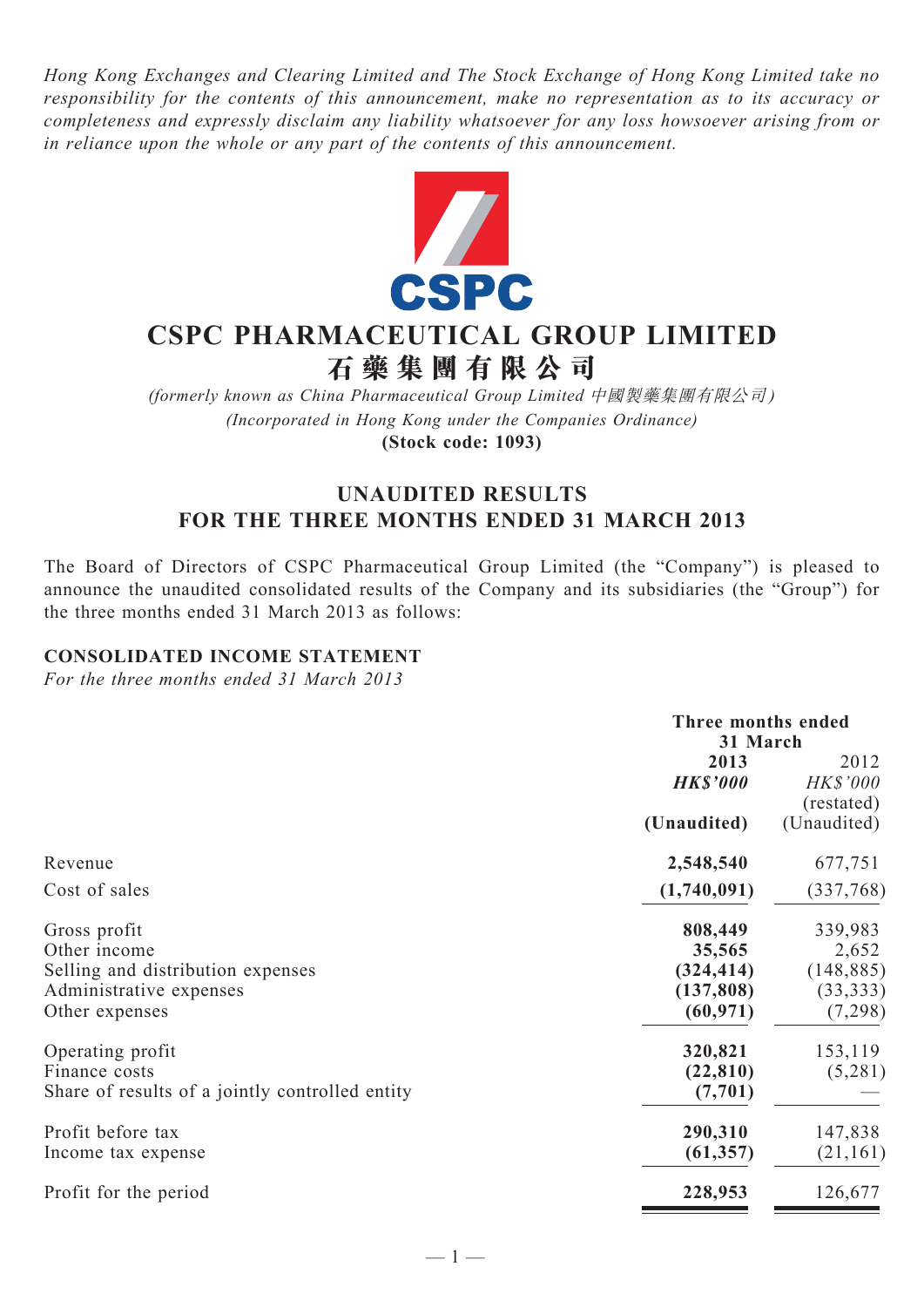|                                        | Three months ended |                 |  |
|----------------------------------------|--------------------|-----------------|--|
|                                        | 31 March           |                 |  |
|                                        | 2013               | 2012            |  |
|                                        | <b>HK\$'000</b>    | <b>HK\$'000</b> |  |
|                                        |                    | (restated)      |  |
|                                        | (Unaudited)        | (Unaudited)     |  |
| Profit for the period attributable to: |                    |                 |  |
| Owners of the Company                  | 218,764            | 125,523         |  |
| Non-controlling interests              | 10,189             | 1,154           |  |
|                                        | 228,953            | 126,677         |  |
|                                        | <b>HK</b> cents    | HK cents        |  |
| Earnings per share<br><b>Basic</b>     | 8.03               | 10.50           |  |
|                                        |                    |                 |  |
| Diluted                                | 3.74               | 2.91            |  |

*Notes:*

1. On 29 October 2012, the Company completed the acquisition of 100% of the issued share capital of Robust Sun Holdings Limited ("Robust Sun") (the "Acquisition"). As described in the Company's annual consolidated financial statements for the year ended 31 December 2012, the Acquisition is accounted for as a reverse acquisition under Hong Kong Financial Reporting Standard 3 "Business Combination". For accounting purpose, Robust Sun and its subsidiaries (the "Robust Sun Group") is the accounting acquirer, and the Company and its subsidiaries immediately prior to the Acquisition (the CPG Group") (the accounting acquiree) are deemed to have been acquired by the Robust Sun Group.

The consolidated financial statements have been prepared as a continuation of the Robust Sun Group. Comparative information presented in the consolidated income statement above in respect of the three months ended 31 March 2012 have been restated to present those of the Robust Sun Group rather than those of the CPG Group.

The accounting policies used in the preparation of the financial data for the three months ended 31 March 2013 are consistent with those followed in the preparation of the annual financial statements of the Group for the year ended 31 December 2012.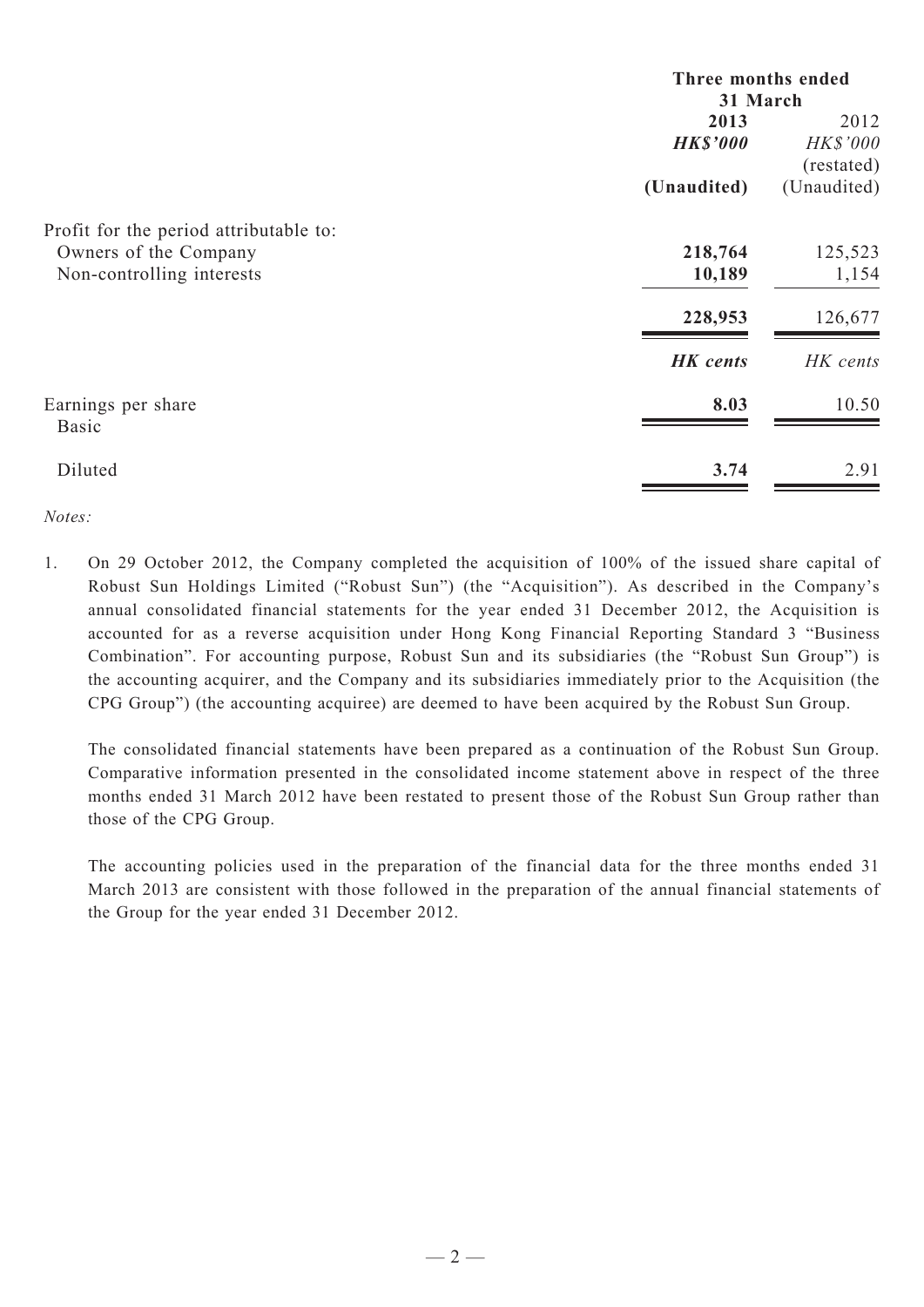2. The calculation of the basic and diluted earnings per share attributable to the owners of the Company is based on the following data:

|                                                                  | Three months ended<br>31 March |             |  |  |
|------------------------------------------------------------------|--------------------------------|-------------|--|--|
|                                                                  | 2013                           | 2012        |  |  |
|                                                                  | <b>HK\$'000</b>                | HK\$'000    |  |  |
|                                                                  |                                | (restated)  |  |  |
|                                                                  | (Unaudited)                    | (Unaudited) |  |  |
| <b>Earnings</b>                                                  |                                |             |  |  |
| Earnings for the purpose of basic and diluted earnings per share | 218,764                        | 125,523     |  |  |
|                                                                  | Three months ended             |             |  |  |
|                                                                  | 31 March                       |             |  |  |
|                                                                  | 2013                           | 2012        |  |  |
|                                                                  | $\boldsymbol{v}$               | '000        |  |  |
|                                                                  |                                | (restated)  |  |  |
|                                                                  | (Unaudited)                    | (Unaudited) |  |  |
| <b>Number of shares</b>                                          |                                |             |  |  |
| Weighted average number of ordinary shares                       |                                |             |  |  |
| for the purpose of basic earnings per share                      | 2,725,422                      | 1,195,655   |  |  |
| Effect of dilutive potential ordinary shares:                    |                                |             |  |  |
| Convertible bonds as if converted                                | 3,120,119                      | 3,120,119   |  |  |
| Weighted average number of ordinary shares                       |                                |             |  |  |
| for the purpose of diluted earnings per share                    | 5,845,541                      | 4,315,774   |  |  |

The weighted average numbers of ordinary shares for the purpose of calculating basic earnings per share for the three months ended 31 March 2012 have been retrospectively adjusted for the effects of the recapitalisation that occurs in the reverse acquisition and reflect the weighted average number of shares of the Company deemed to be outstanding for the period from 1 January 2012 to the Acquisition date in the reverse acquisition based on the exchange ratio established in the Acquisition.

- 3. The board of directors does not declare the payment of an interim dividend for the three months ended 31 March 2013 (2012: Nil).
- 4. The financial data for three months ended 31 March 2013 is based on the internal records and management accounts of the Group and has not been reviewed or audited by the external auditor of the Company.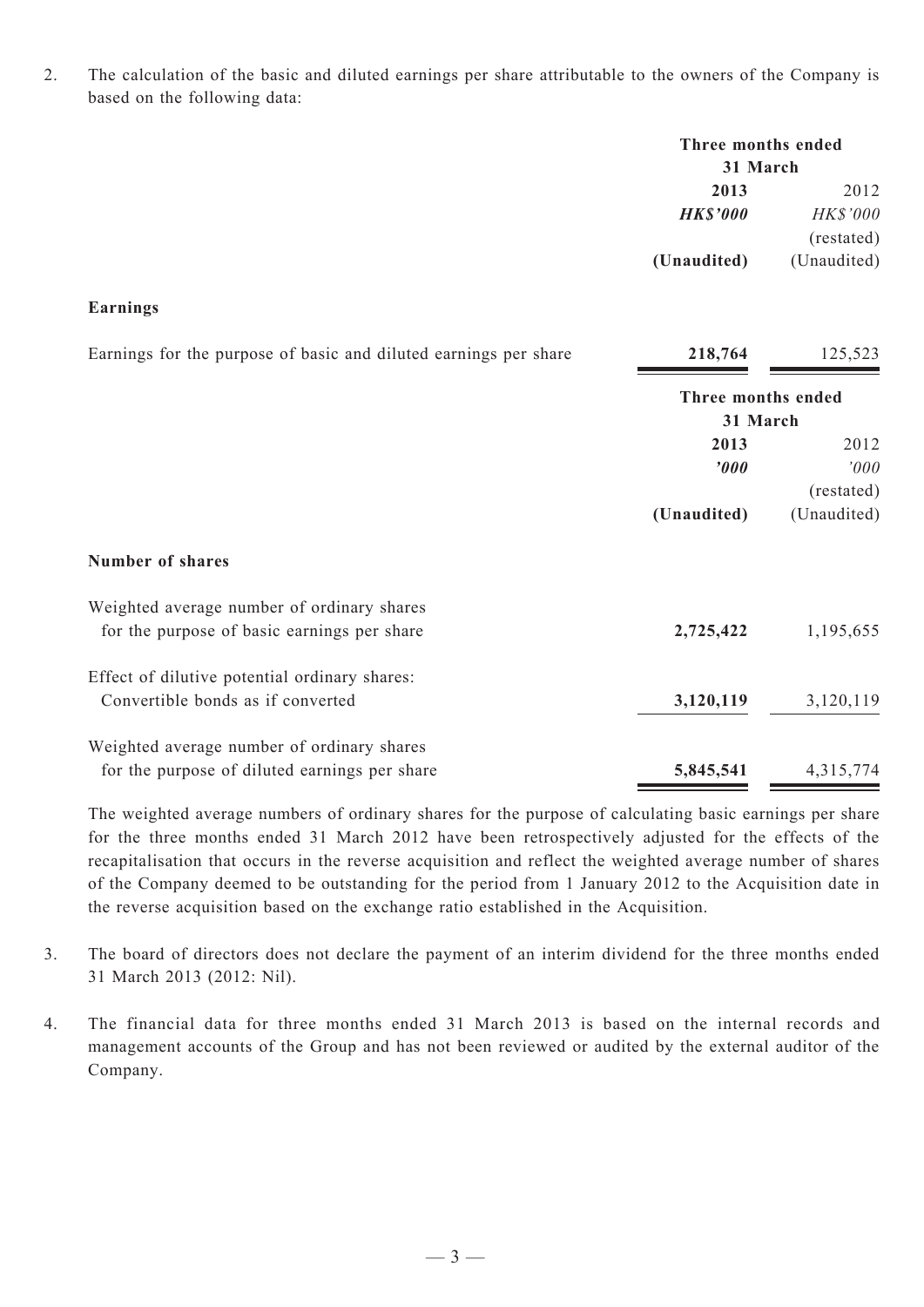#### **SEGMENT INFORMATION**

The Group's reportable and operating segments for financial reporting purposes are as follows:

#### **Robust Sun Group**

- (a) NBP NBP series and others
- (b) OYY and its subsidiaries (the "OYY Group") Oulaining series, Xuanning series, other generic drugs and others
- (c) XNW Caffeine and others

#### **CPG Group**

- (d) Vitamin C (bulk drugs)
- (e) Antibiotics (intermediates and bulk drugs)
- (f) Common Generic Drugs

All reportable segments are engaged in the manufacture and sales of pharmaceutical products.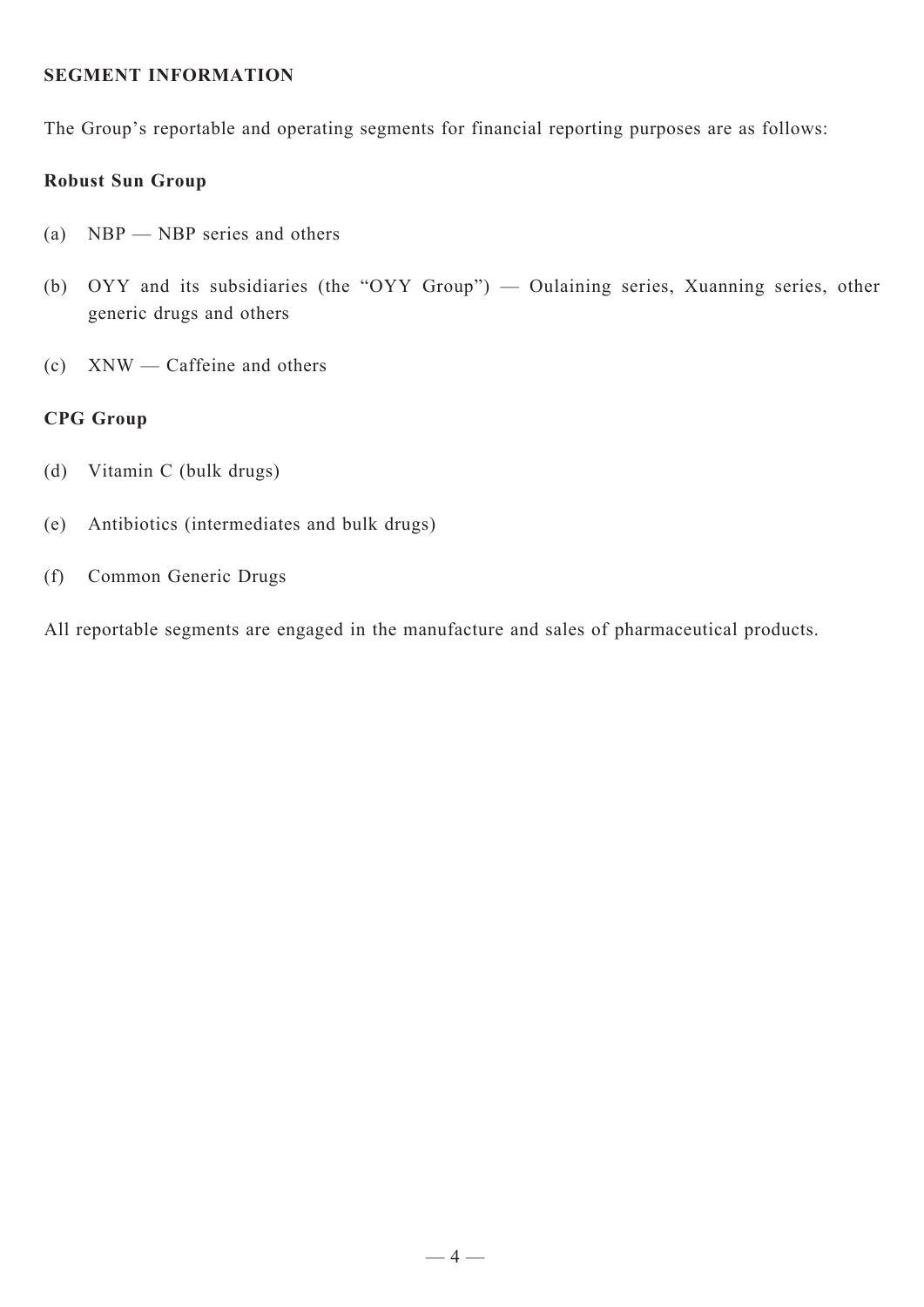The following is an analysis of the Group's revenue and results by operating and reportable segment.

## *For the three months ended 31 March 2013*

|                                                                                 | <b>Robust Sun Group</b>       |                              |                               | <b>CPG</b> Group             |                                       |                                                      |                          |                                        |                                 |
|---------------------------------------------------------------------------------|-------------------------------|------------------------------|-------------------------------|------------------------------|---------------------------------------|------------------------------------------------------|--------------------------|----------------------------------------|---------------------------------|
|                                                                                 | <b>NBP</b><br><b>HK\$'000</b> | OYY Group<br><b>HK\$'000</b> | <b>XNW</b><br><b>HK\$'000</b> | Vitamin C<br><b>HK\$'000</b> | <b>Antibiotics</b><br><b>HK\$'000</b> | Common<br>Generic<br><b>Drugs</b><br><b>HK\$'000</b> | Total<br><b>HK\$'000</b> | <b>Eliminations</b><br><b>HK\$'000</b> | Consolidated<br><b>HK\$'000</b> |
| <b>SEGMENT REVENUE</b><br>External sales<br>Inter-segment sales                 | 213,454                       | 508,195<br>4,459             | 164,222<br>967                | 232,212<br>547               | 729,128<br>51,576                     | 701,329<br>282                                       | 2,548,540<br>57,831      | (57, 831)                              | 2,548,540                       |
| TOTAL REVENUE                                                                   | 213,454                       | 512,654                      | 165,189                       | 232,759                      | 780,704                               | 701,611                                              | 2,606,371                | (57, 831)                              | 2,548,540                       |
| Inter-segment sales are charged at prevailing market rates.                     |                               |                              |                               |                              |                                       |                                                      |                          |                                        |                                 |
| <b>SEGMENT PROFIT</b><br>(LOSS)                                                 | 109,355                       | 103,411                      | 40,038                        | (29, 024)                    | 21,942                                | 90,028                                               |                          |                                        | 335,750                         |
| Unallocated income<br>Unallocated expenses                                      |                               |                              |                               |                              |                                       |                                                      |                          |                                        | 1,005<br>(15, 934)              |
| Operating profit<br>Finance cost<br>Share of results of<br>a jointly controlled |                               |                              |                               |                              |                                       |                                                      |                          |                                        | 320,821<br>(22, 810)            |
| entity                                                                          |                               |                              |                               |                              |                                       |                                                      |                          |                                        | (7, 701)                        |
| Profit before tax                                                               |                               |                              |                               |                              |                                       |                                                      |                          |                                        | 290,310                         |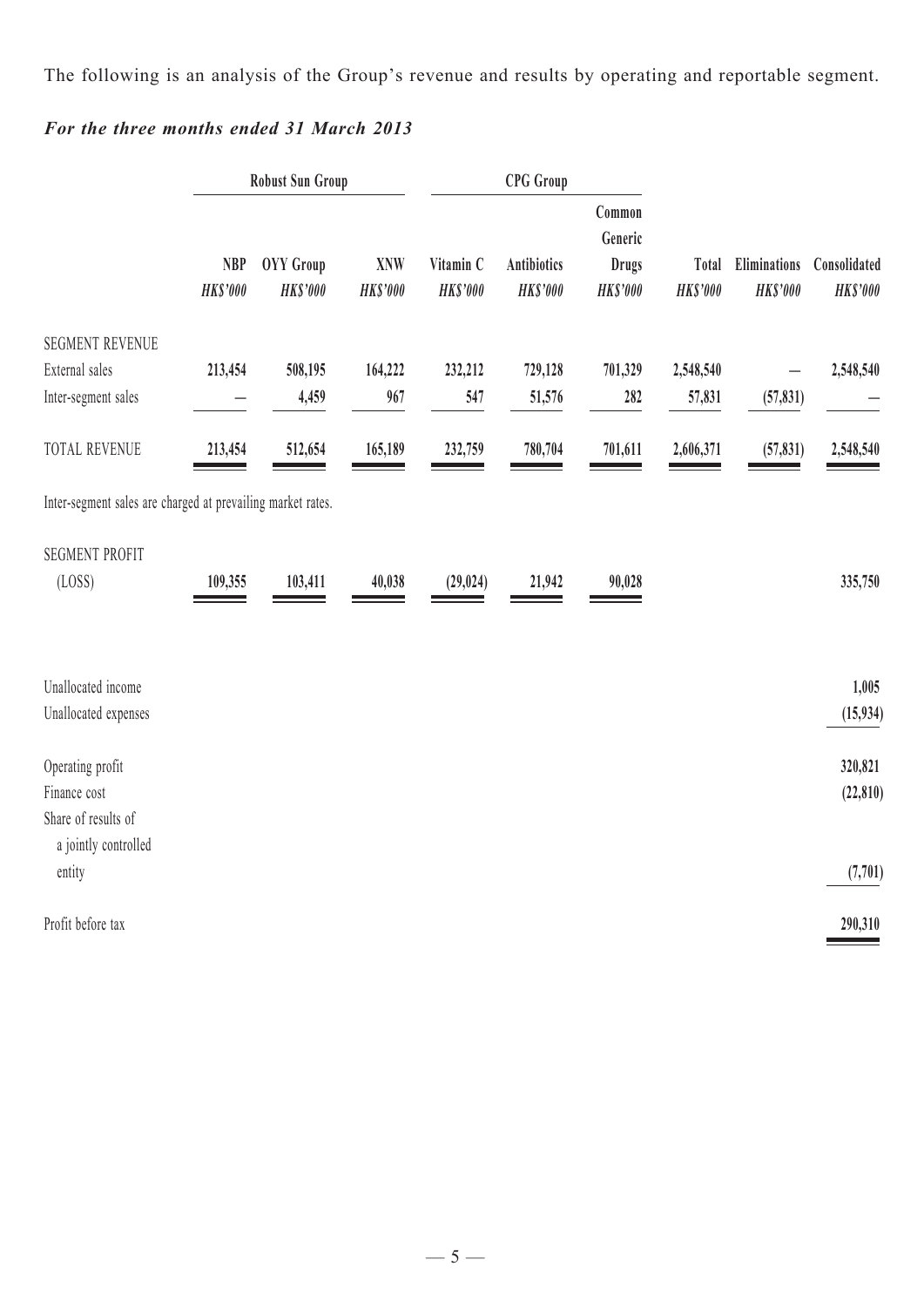#### *For the three months ended 31 March 2012 (restated)*

|                                                             | <b>NBP</b> | OYY Group | <b>XNW</b> | Total    | Eliminations | Consolidated |
|-------------------------------------------------------------|------------|-----------|------------|----------|--------------|--------------|
|                                                             | HK\$'000   | HK\$'000  | HK\$'000   | HK\$'000 | HK\$'000     | HK\$'000     |
| <b>SEGMENT REVENUE</b>                                      |            |           |            |          |              |              |
| External sales                                              | 143,023    | 352,913   | 181,815    | 677,751  |              | 677,751      |
| Inter-segment sales                                         |            | 11,023    | 684        | 11,707   | (11,707)     |              |
| <b>TOTAL REVENUE</b>                                        | 143,023    | 363,936   | 182,499    | 689,458  | (11,707)     | 677,751      |
| Inter-segment sales are charged at prevailing market rates. |            |           |            |          |              |              |
| <b>SEGMENT PROFIT</b>                                       | 61,989     | 73,230    | 16,748     |          |              | 151,967      |
| Unallocated income                                          |            |           |            |          |              | 1,161        |
| Unallocated expenses                                        |            |           |            |          |              | (9)          |
| Operating profit                                            |            |           |            |          |              | 153,119      |
| Finance cost                                                |            |           |            |          |              | (5,281)      |
| Profit before tax                                           |            |           |            |          |              | 147,838      |

Segment profit represents the profit earned by each segment without allocation of interest income, finance costs, central administrative expenses, share of results of a jointly controlled entity. This is the measure reported to the board of directors for the purposes of resource allocation and performance assessment.

#### **BUSINESS REVIEW**

For the period under review, the Group recorded a sales revenue of HK\$2,544 million and a profit attributable to shareholders of HK\$219 million.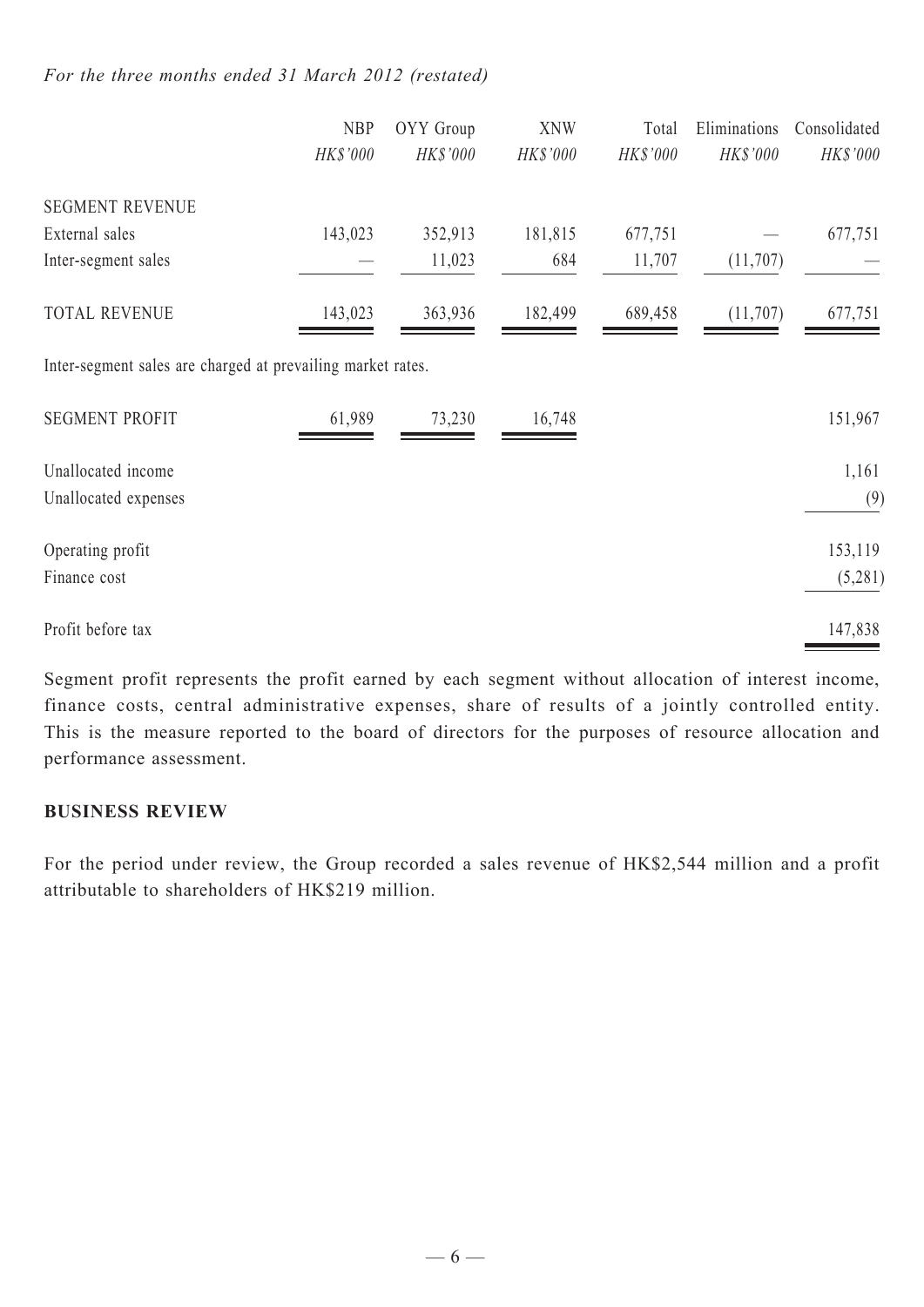#### **INNOVATIVE DRUG BUSINESS**

#### **"NBP" Series**

"NBP" series is a patent-protected Class I new drug in China. Its major ingredient is butylphthalide, and the drug is mainly used for the treatment of acute ischemic stroke. Its soft capsule and injection forms were launched in 2005 and 2010 respectively. The product was awarded the State Science and Technology Progress Award (Second Class) in 2009, and the "NBP" brand was honoured as a China's Well-known Trademark in January 2013. For the first quarter of 2013, the sales revenue of "NBP" soft capsule was HK\$155 million, an increase of 37.1% over the same period of last year; whereas the sales revenue of "NBP" injection was HK\$58.8 million, an increase of 141.9% over the same period of last year.

#### **"Oulaining" Series**

"Oulaining" series is available in the form of capsule and lyophilized powder injection. Its major ingredient is oxiracetam, and the drug is mainly used for the treatment of mild to moderate memory and mental impairment resulting from vascular dementia, senile dementia and brain trauma. For the first quarter of 2013, the sales revenue of "Oulaining" lyophilized powder injection was HK\$122 million, an increase of 159.2% over the same period of last year; whereas the sales revenue of "Oulaining" capsule was HK\$33.3 million, an increase of 49.9% over the same period of last year.

#### **"Xuanning" Series**

"Xuanning" series is available in the form of tablet and dispersible tablet. Its major ingredient is levamlodipine, and the drug is mainly used for the treatment of hypertension. The drug was awarded the State Technological Invention Award (Second Class) in January 2013. For the first quarter of 2013, the revenue of this series was HK\$54.7 million, an increase of 32.1% over the same period of last year.

#### **BRANDED AND COMMON GENERIC DRUG BUSINESS**

During the period under review, this business maintained a steady growth with a slight improvement in profit margin.

#### **BULK DRUG BUSINESS**

During the period under review, the market environment of vitamin C remained weak. Product prices remained at low level due to over-capacity. During the period, the operating condition of antibiotics improved slightly as there was a mild increase in product prices.

Caffeine business maintained stable growth with improvement in profit margin. For the first quarter of 2013, it recorded a sales revenue of HK\$129 million, an increase of 15.7% over the same period of last year.